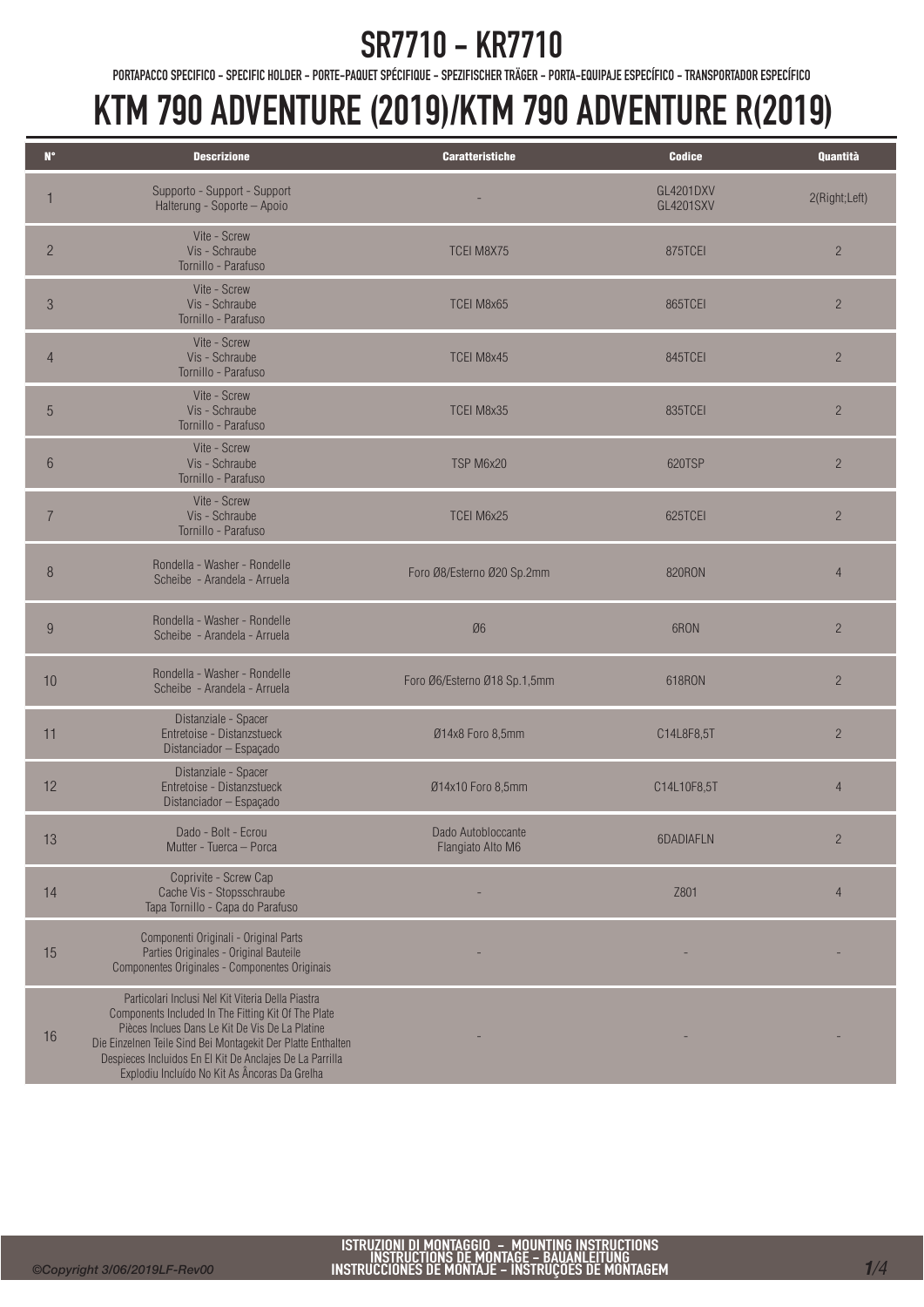#### SR7710 - KR7710

PORTAPACCO SPECIFICO - SPECIFIC HOLDER - PORTE-PAQUET SPÉCIFIQUE - SPEZIFISCHER TRÄGER - PORTA-EQUIPAJE ESPECÍFICO - TRANSPORTADOR ESPECÍFICO



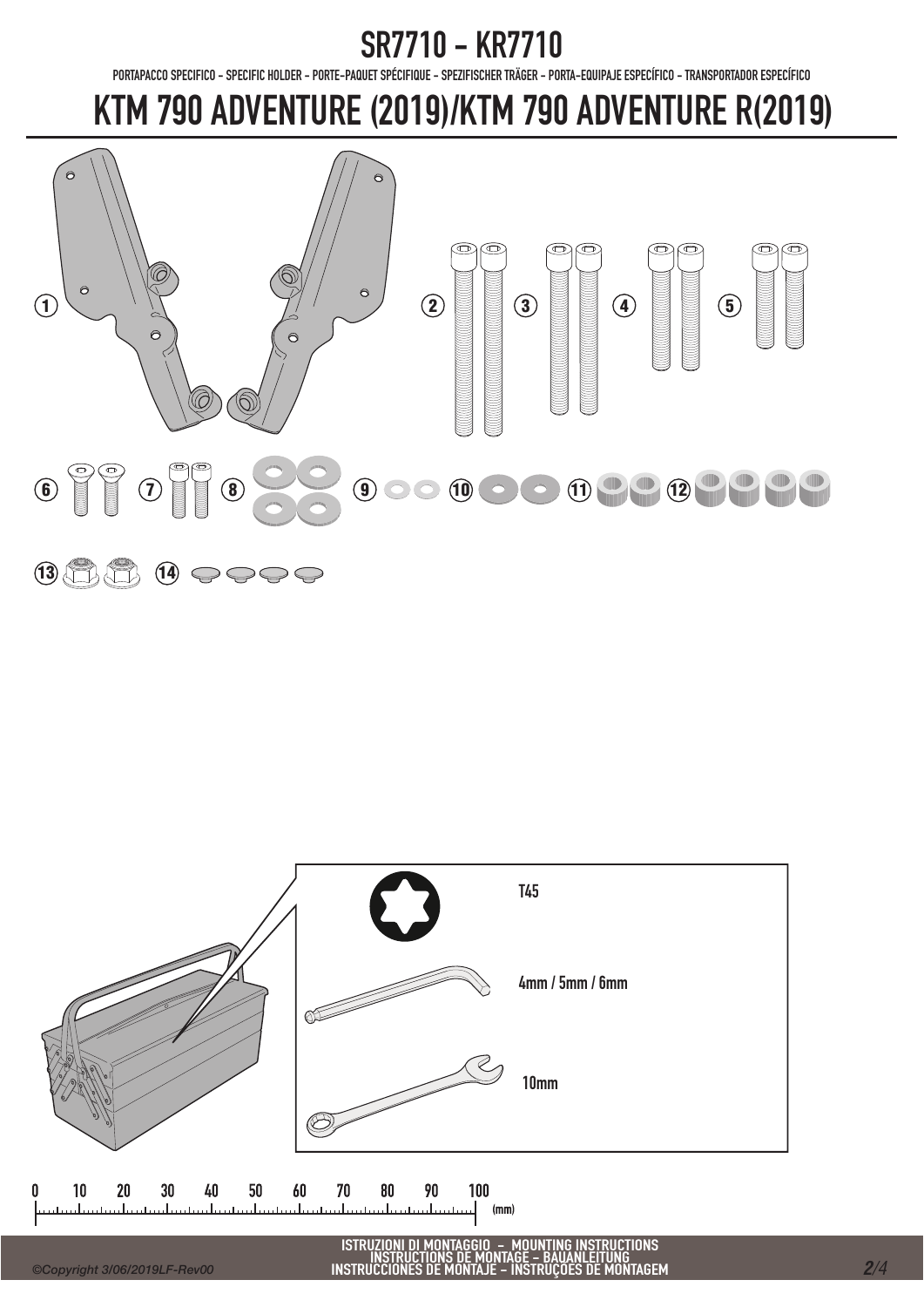# SR7710 - KR7710

PORTAPACCO SPECIFICO - SPECIFIC HOLDER - PORTE-PAQUET SPÉCIFIQUE - SPEZIFISCHER TRÄGER - PORTA-EQUIPAJE ESPECÍFICO - TRANSPORTADOR ESPECÍFICO